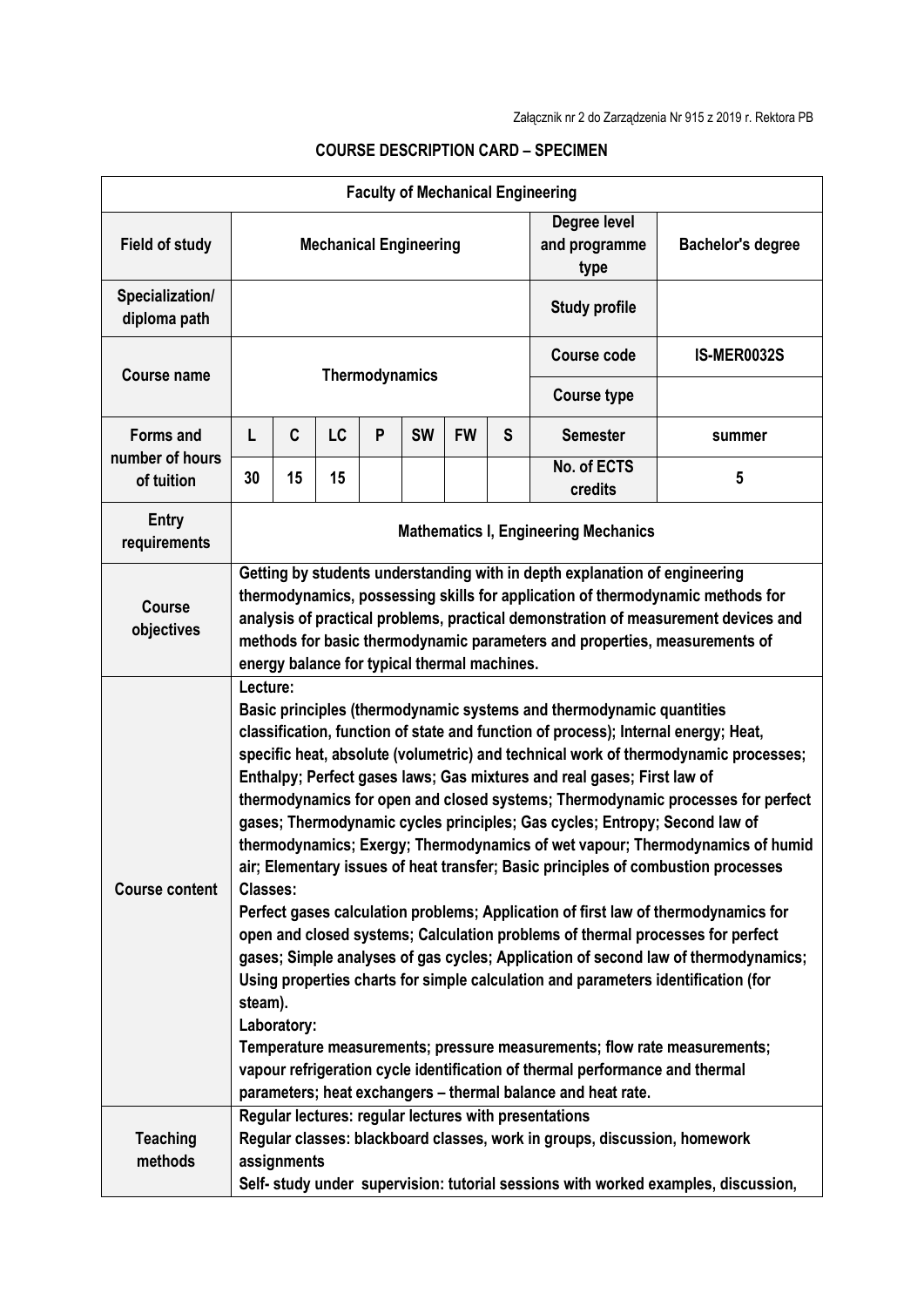|                                                                                                                                                                                                                                                                                                                                        | problem solving, homework assignments.                                                                            |                                                            |                       |  |  |  |  |  |  |
|----------------------------------------------------------------------------------------------------------------------------------------------------------------------------------------------------------------------------------------------------------------------------------------------------------------------------------------|-------------------------------------------------------------------------------------------------------------------|------------------------------------------------------------|-----------------------|--|--|--|--|--|--|
|                                                                                                                                                                                                                                                                                                                                        | Laboratory: experimentations in groups under supervision of a teacher, lab reports                                |                                                            |                       |  |  |  |  |  |  |
|                                                                                                                                                                                                                                                                                                                                        | preparing, problems solving.                                                                                      |                                                            |                       |  |  |  |  |  |  |
| <b>Assessment</b>                                                                                                                                                                                                                                                                                                                      | Lecture - written and oral exam; classes - calculation of simple problems evaluation;                             |                                                            |                       |  |  |  |  |  |  |
| method                                                                                                                                                                                                                                                                                                                                 | laboratory classes - pre-lab tests, lab reports evaluation                                                        |                                                            |                       |  |  |  |  |  |  |
| Symbol of                                                                                                                                                                                                                                                                                                                              |                                                                                                                   |                                                            | Reference to the      |  |  |  |  |  |  |
| learning                                                                                                                                                                                                                                                                                                                               | <b>Learning outcomes</b>                                                                                          |                                                            | learning outcomes for |  |  |  |  |  |  |
| outcome                                                                                                                                                                                                                                                                                                                                |                                                                                                                   |                                                            | the field of study    |  |  |  |  |  |  |
| L01                                                                                                                                                                                                                                                                                                                                    | Student describes with understanding basic concepts of<br>engineering thermodynamics,                             | M1_W06                                                     |                       |  |  |  |  |  |  |
| LO <sub>2</sub>                                                                                                                                                                                                                                                                                                                        | Student performs basic calculations of thermodynamic problems                                                     | M1_W06, M1_U20                                             |                       |  |  |  |  |  |  |
|                                                                                                                                                                                                                                                                                                                                        | Student is able to do the elementary measurements of                                                              |                                                            |                       |  |  |  |  |  |  |
| LO <sub>3</sub>                                                                                                                                                                                                                                                                                                                        | thermodynamic quantities                                                                                          | M1_W06, M1_U20                                             |                       |  |  |  |  |  |  |
| <b>LO4</b>                                                                                                                                                                                                                                                                                                                             | Student apply first and second law of thermodynamics in analysis<br>of simple open and closed engineering systems | M1_W06, M1_U11                                             |                       |  |  |  |  |  |  |
| LO <sub>5</sub>                                                                                                                                                                                                                                                                                                                        |                                                                                                                   |                                                            |                       |  |  |  |  |  |  |
| LO <sub>6</sub>                                                                                                                                                                                                                                                                                                                        |                                                                                                                   |                                                            |                       |  |  |  |  |  |  |
| Symbol of<br>learning                                                                                                                                                                                                                                                                                                                  | Methods of assessing the learning outcomes                                                                        | Type of tuition during<br>which the outcome is<br>assessed |                       |  |  |  |  |  |  |
| outcome                                                                                                                                                                                                                                                                                                                                |                                                                                                                   |                                                            |                       |  |  |  |  |  |  |
| LO1                                                                                                                                                                                                                                                                                                                                    | written exam                                                                                                      |                                                            |                       |  |  |  |  |  |  |
| <b>LO2</b>                                                                                                                                                                                                                                                                                                                             | written exam, in-class tests, pre-lab tests, lab reports grading                                                  | L, C, LC                                                   |                       |  |  |  |  |  |  |
| LO <sub>3</sub>                                                                                                                                                                                                                                                                                                                        | written exam, in-class tests, pre-lab tests, lab reports grading                                                  | L, C, LC                                                   |                       |  |  |  |  |  |  |
| LO4                                                                                                                                                                                                                                                                                                                                    | written exam, in-class tests, pre-lab tests, lab reports grading                                                  | L, C, LC                                                   |                       |  |  |  |  |  |  |
| LO <sub>5</sub>                                                                                                                                                                                                                                                                                                                        |                                                                                                                   |                                                            |                       |  |  |  |  |  |  |
| LO <sub>6</sub>                                                                                                                                                                                                                                                                                                                        |                                                                                                                   |                                                            |                       |  |  |  |  |  |  |
|                                                                                                                                                                                                                                                                                                                                        | No. of hours                                                                                                      |                                                            |                       |  |  |  |  |  |  |
|                                                                                                                                                                                                                                                                                                                                        | lecture attendance or self-study                                                                                  | 30                                                         |                       |  |  |  |  |  |  |
|                                                                                                                                                                                                                                                                                                                                        | participation in classes or self study                                                                            | $\overline{15}$                                            |                       |  |  |  |  |  |  |
|                                                                                                                                                                                                                                                                                                                                        | participation in laboratory classes                                                                               | $5 \div 15$                                                |                       |  |  |  |  |  |  |
| <b>Calculation</b>                                                                                                                                                                                                                                                                                                                     | preparation for classes and laboratory classes                                                                    | $20 \div 30$                                               |                       |  |  |  |  |  |  |
|                                                                                                                                                                                                                                                                                                                                        | working on reports                                                                                                | $5 \div 10$                                                |                       |  |  |  |  |  |  |
|                                                                                                                                                                                                                                                                                                                                        | participation in student-teacher sessions related to the classes                                                  | $40 \div 50$                                               |                       |  |  |  |  |  |  |
|                                                                                                                                                                                                                                                                                                                                        | preparation for and participation in exams/tests<br><b>TOTAL:</b>                                                 | 10<br>155                                                  |                       |  |  |  |  |  |  |
|                                                                                                                                                                                                                                                                                                                                        |                                                                                                                   |                                                            |                       |  |  |  |  |  |  |
|                                                                                                                                                                                                                                                                                                                                        | <b>HOURS</b>                                                                                                      | No. of<br><b>ECTS</b><br>credits                           |                       |  |  |  |  |  |  |
|                                                                                                                                                                                                                                                                                                                                        | Student workload – activities that require direct teacher participation                                           | 45-60                                                      | 5                     |  |  |  |  |  |  |
|                                                                                                                                                                                                                                                                                                                                        | 55-80                                                                                                             |                                                            |                       |  |  |  |  |  |  |
| 1. Çengel Y.A., Boles M.A., Thermodynamics. An Engineering Approach, McGraw-Hill<br>Book, 2015.<br><b>Basic references</b><br>2. Moran M.J., , Shapiro H.N., Boettner D.D., Bailey M., Fundamentals of Engineering<br>Thermodynamics Wiley, 2011.<br>3. Balmer R.T., Modern Engineering Thermodynamics - Textbook with Tables Booklet, |                                                                                                                   |                                                            |                       |  |  |  |  |  |  |